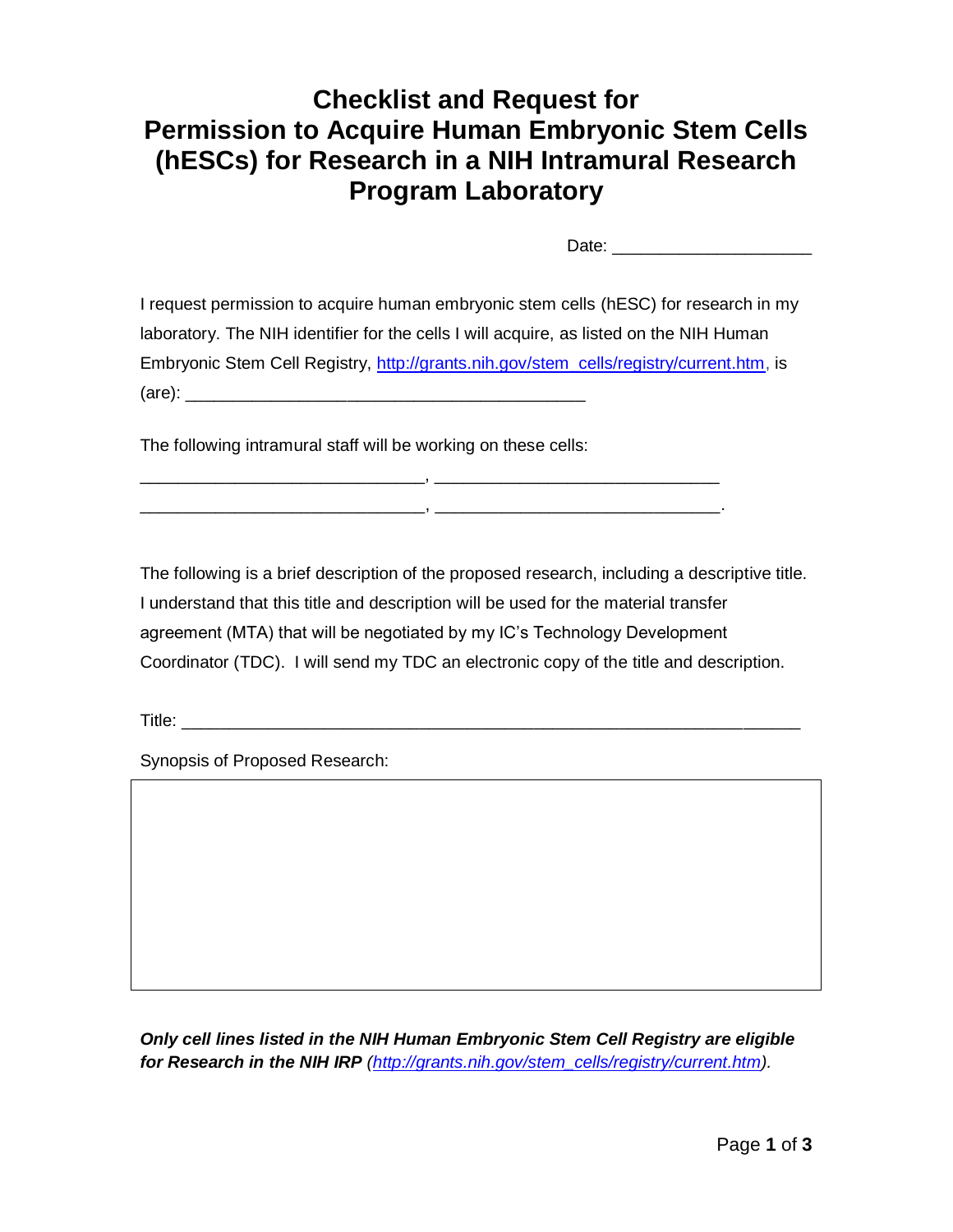## **Research Requirements** *(Investigator Should Initial Each Line)*

**\_\_\_\_\_** I understand that I am required to track the NIH identifier number through all parts of my research utilizing the cells, including replatings, transfers, and data collection. This identifier must be included in all reports on the cells.

**\_\_\_\_\_** I have checked the details on the cell line(s) I am obtaining and will ensure that I do not violate any specific restrictions placed by the provider (see Details next to Cell Line Name in the registry: [http://grants.nih.gov/stem\\_cells/registry/current.htm\)](http://grants.nih.gov/stem_cells/registry/current.htm).

**\_\_\_\_\_** I understand that when this checklist is completed and all approvals have been obtained, I am required to submit it to my Technology Development Coordinator (TDC) to obtain a material transfer agreement (MTA) with the provider. A list of TDCs for NIH can be found at [http://www.ott.nih.gov/technology-development-coordinators.](http://www.ott.nih.gov/technology-development-coordinators) *I* agree to NOT receive the cells until my IC TDC notifies me that the MTA is complete.

**\_\_\_\_\_** I further understand that human embryonic stem cells **may not** be used for the following:

- Research in which hESCs (even if derived from embryos donated in accordance with NIH Guidelines for Human Stem Cell Research) or human induced pluripotent stem cells are introduced into non-human primate blastocysts.
- Research involving the breeding of animals where the introduction of hESCs (even if derived from embryos donated in accordance with these Guidelines) or human induced pluripotent stem cells may contribute to the germ line.

## **Shipping of Cells from Foreign Countries** *(Select A or B, If Applicable):*

- $\bigcirc$  I am acquiring the cells from a U.S. provider.
- $\bigcirc$  I am acquiring cells from a foreign country, and therefore have paid the required fees and completed the following shipping forms:
	- USDA **16-3** Application for Permit to Import or Transport Controlled Material or Organisms or Vectors
	- USDA **16-7** Application for Permit to Import Cell Cultures and Their Products